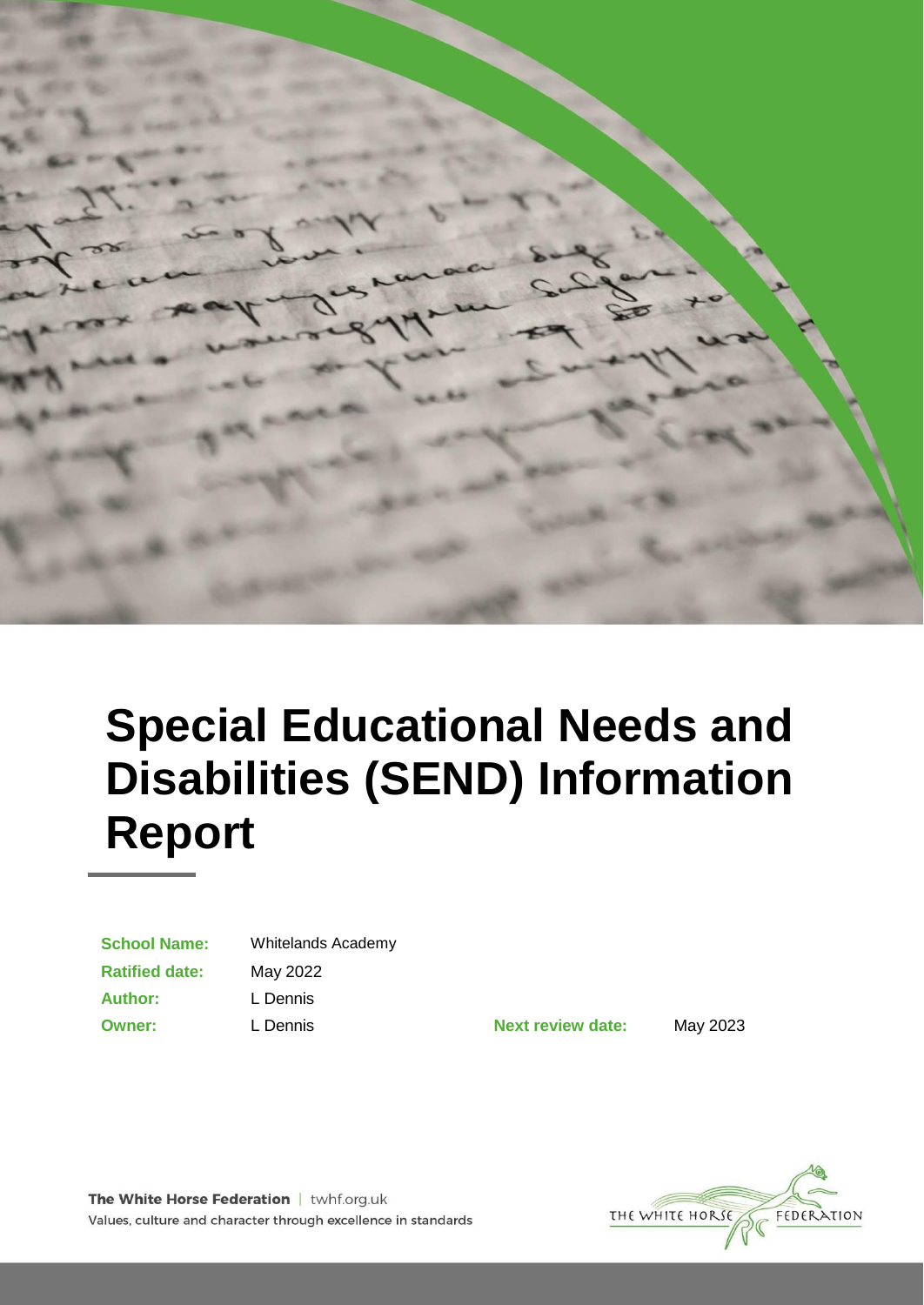### **Whitelands Academy Special Educational Needs and Disabilities (SEND) Policy and Information Report**

## **Definition of SEND**

A child or young person has SEN if they have a learning difficulty or disability which calls for special educational provision to be made for him or her.

A child of compulsory school age or a young person has a learning difficulty or disability if he or she:

- has a significantly greater difficulty in learning than the majority of others of the same age, or
- has a disability which prevents or hinders him or her from making use of facilities of a kind generally provided for others of the same age in mainstream schools or mainstream post-16 institutions.

*(SEND Code of Practice, Jan 2015)*

#### **Compliance**

This policy complies with the statutory requirement laid out in the SEND Code of Practice 0-25 (Jan 2015) and has been written with reference to the following guidance and documents:

- Equality Act 2010: advice for schools DfE Feb 2013
- SEND Code of Practice  $0 25$  (Jan 2015)
- Schools SEND Information Report Regulations (2014) (see [www.sendgateway.org.uk](http://www.sendgateway.org.uk/)
- Statutory Guidance on Supporting pupils at school with medical conditions April 2014
- The National Curriculum in England Key Stage 1 and 2 framework document Sept 2013
- Safeguarding Policy
- Accessibility Plan (which can be found at the back of the Equality Policy)
- Teachers Standards 2012

To contact the SENDCO please email:ldennis@whitelandsacademy.org, or call 01869 716996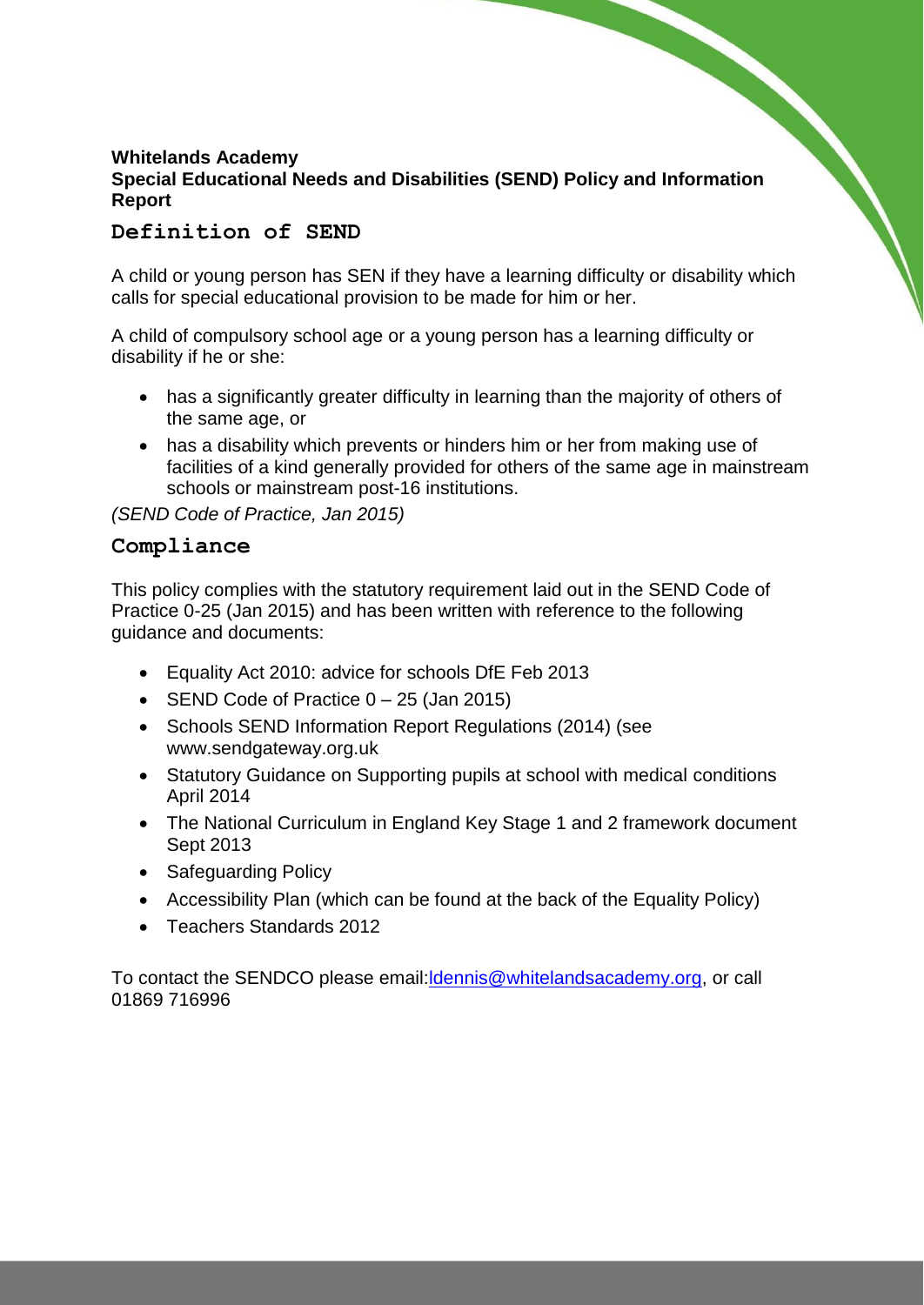# **Rationale**

Whitelands Academy recognises that:

- All members of staff, in conjunction with the Local Authority, have a responsibility to ensure that every student has an equal opportunity to attain their maximum potential in all aspects of the curriculum.
- Students are entitled to a broad and balanced curriculum (both academically & socially), including the National Curriculum as appropriate, incorporating personalised provision which provides for their individual needs.
- Students' progress is recorded, valued and their provision reviewed accordingly.
- All students can achieve and will be supported through reasonable adjustments, scaffolding and interventions to reach their full potential.

# **Vision**

Through our range of support and provision, we raise the aspirations, expectations, and outcomes for all pupils with SEND.

In order to achieve this vision, we:

- identify and provide for pupils who have SEND.
- operate a whole school approach to the management and provision of support for special educational needs.
- provide support and advice for all staff working with special educational needs pupils.
- Hold a strong belief that all students can achieve through providing reasonable adjustments.
- Ensure all students receive quality first teaching in every lesson.
- All lessons are accessible both academically and in the physicality of the layout of the room.

# **Roles and Responsibilities**

**The Principal** - carries the overall responsibility for the management of all aspects of the school's work, including provision for students with special educational needs. On a day-to-day basis, the responsibility is managed by the Special Educational Needs Co-ordinator (SENCO), who should be contacted in the first instance. To contact the SENDCO please email: [ldennis@whitelandsacademy.org](mailto:ldennis@whitelandsacademy.org) , or call 01869 716996

**SENDCO** – Maintains a register within school of all students with special educational needs, which summarises the nature of their needs and appropriate support strategies. The SENDCO is line managed by the Principal.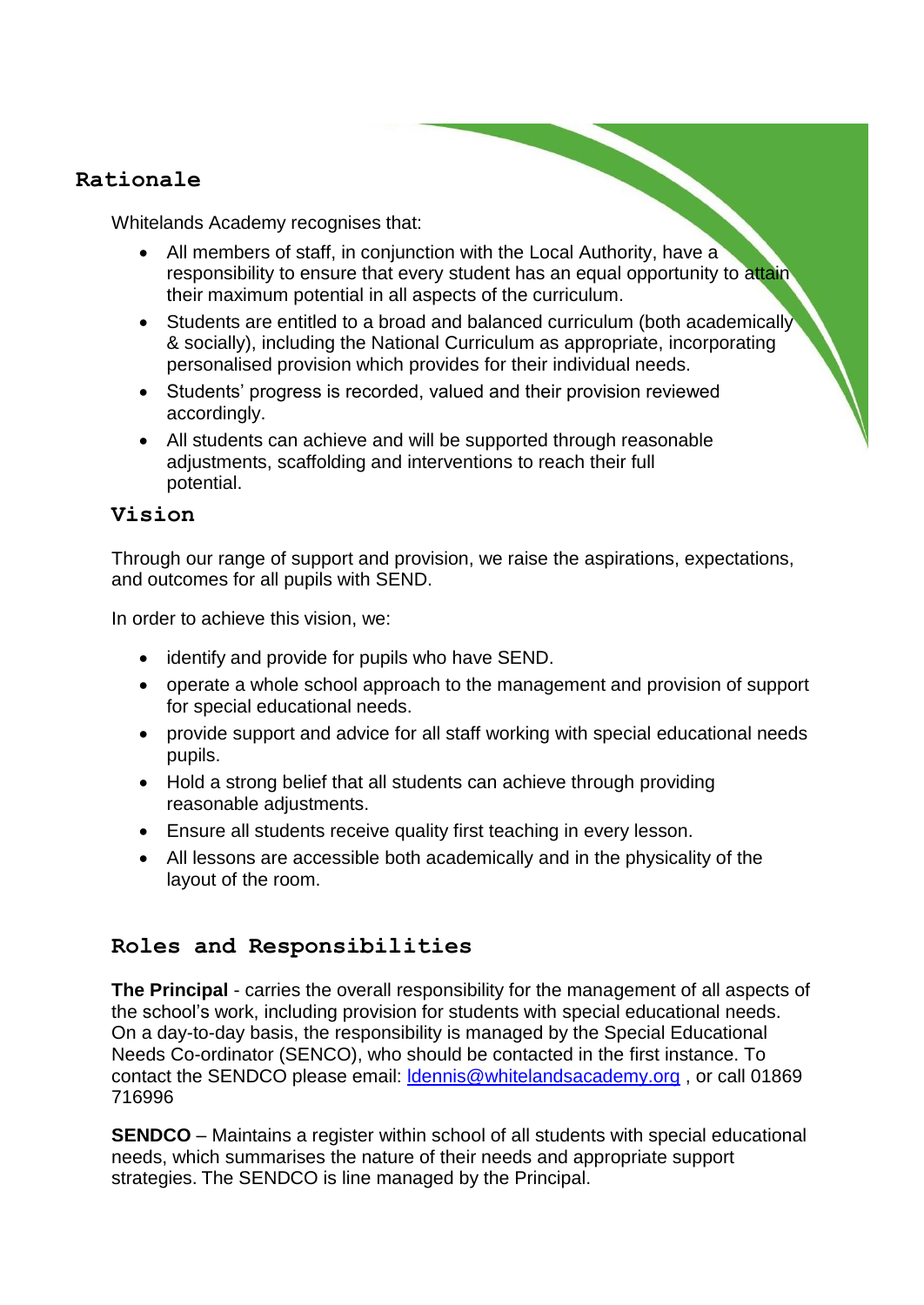In addition, the SENDCO is responsible for:

- overseeing the day-to-day operation of the school's SEND policy
- liaising with and advising fellow teachers
- co-ordinating provision for students with special educational needs
- overseeing the records on all students with SEND
- liaising with parents and carers of children with SEND
- contributing to the continued professional development of staff
- liaising with external agencies including the educational psychology service and other support agencies, the health and social services and voluntary bodies.
- Arranging access arrangements for students who need them.

**All teachers and support staff** undertake induction on taking up a post and this includes a meeting with the SENDCO to explain the systems and structures in place around the school's SEND provision and practice and to discuss the needs of individual pupils.

Relevant local and national conferences/courses, including cluster meetings for groups of schools, are attended by the SENDCO or special needs teachers within the Learning Support Team.

**Learning Support Assistants** (LSAs) and the **SEND specialist teacher** are line managed by the SENDCO. They support students in lessons and also run specific interventions which might focus on areas such as literacy, numeracy, organisational skills, social skills, self- esteem, personal development, or understanding and managing their SEND better.

**Senior Leaders, Team Leaders, subject teachers and pastoral staff** have a responsibility to work in liaison with the SENCO and Learning Support Department.

All of the above are involved in evaluation and monitoring of SEND arrangements to promote an active process of continual review and improvement of provision for all pupils

# **Identifying Special Educational Needs**

The special educational needs of students are identified through:

- Liaison with primary or previous secondary schools, and records from these.
- Whole school screening in Year 7 using GL assessments for Reading and Maths producing the students 'working age'.
- Use of termly subject assessments.
- Involving the students and their parents in the planning and reviewing process.
- Form tutors and subject teachers who inform the SENDCO if in-class intervention is not improving progress sufficiently.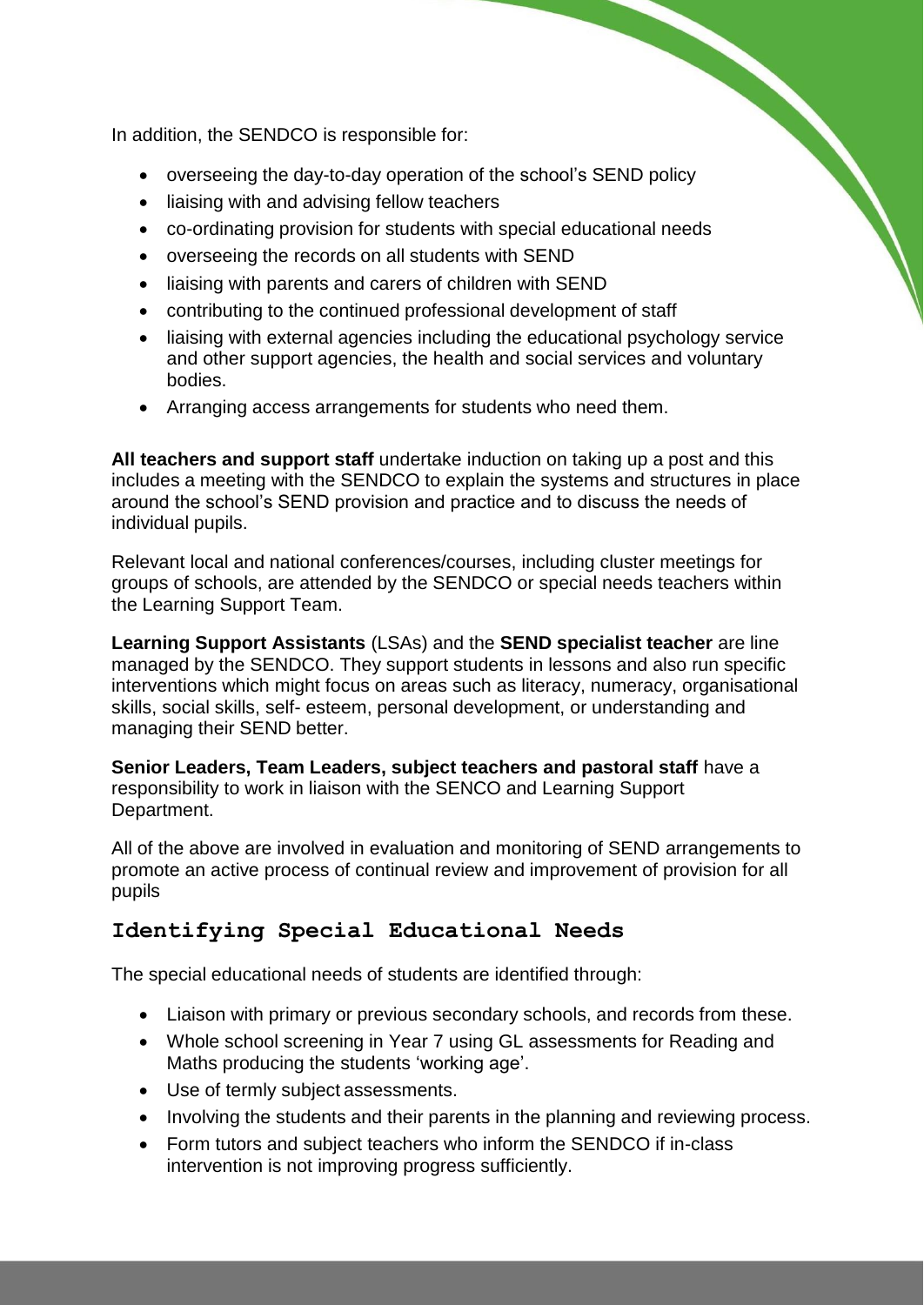The performance of each student is under constant review by class teachers, mentors and where appropriate by the learning support team, in order to track progression.

Each student's development is monitored through careful departmental record keeping, so that interventions are put in place swiftly if appropriate.

Lack of adequate progress may be indicated by:

- little or no progress despite the use of targeted teaching approaches.
- Working at levels significantly below age related expectations, particularly in Literacy or Numeracy.
- Presenting persistent emotional and / or behavioural difficulties, which have not been managed by appropriate strategies usually employed.
- Sensory or physical impairments that result in little progress despite the provision of appropriate aids or equipment.
- Poor communication or interaction, requiring specific interactions and adaptations to access learning.

The child's needs are then fully investigated. This might involve liaison with staff both in this and previous schools, observations, diagnostic testing, data analysis, and conversations with parents and the student. The findings are also considered alongside national expectations of progress.

Four broad areas of SEN are outlined in the code of Practice (2015) which give an overview of the range of needs that should be planned for. Students however are not categorised in this way, and often have needs which span more than one area. We identify the needs of students by considering the needs of the whole child, which will include not just the special educational needs of the child or young person.

We also recognise that students who experience difficulty in accessing the curriculum may also have a particular gift or talent, which is addressed through the more able provision.

If special educational provision is necessary, parents\* and staff are informed that the child has special educational needs and appropriate intervention is identified to meet the student's individual need(s). If parents themselves raise the concern initially, the same investigation process takes place. Again the parents and staff are informed of the outcome and any strategies and interventions which are proposed.

*\* Throughout this policy, "parents" should be taken to include all those with parental responsibility, including corporate parents and carers*.

**Certain conditions are not in themselves reason to provide additional provision, but mayaffect progress to the extent that the child needs to be added to the SEN register:**

• Disability ( the Code of Practice outlines the "reasonable adjustment " duty for all settings and schools provided under current Disability Equality legislation – these alone do not constitute SEND provision)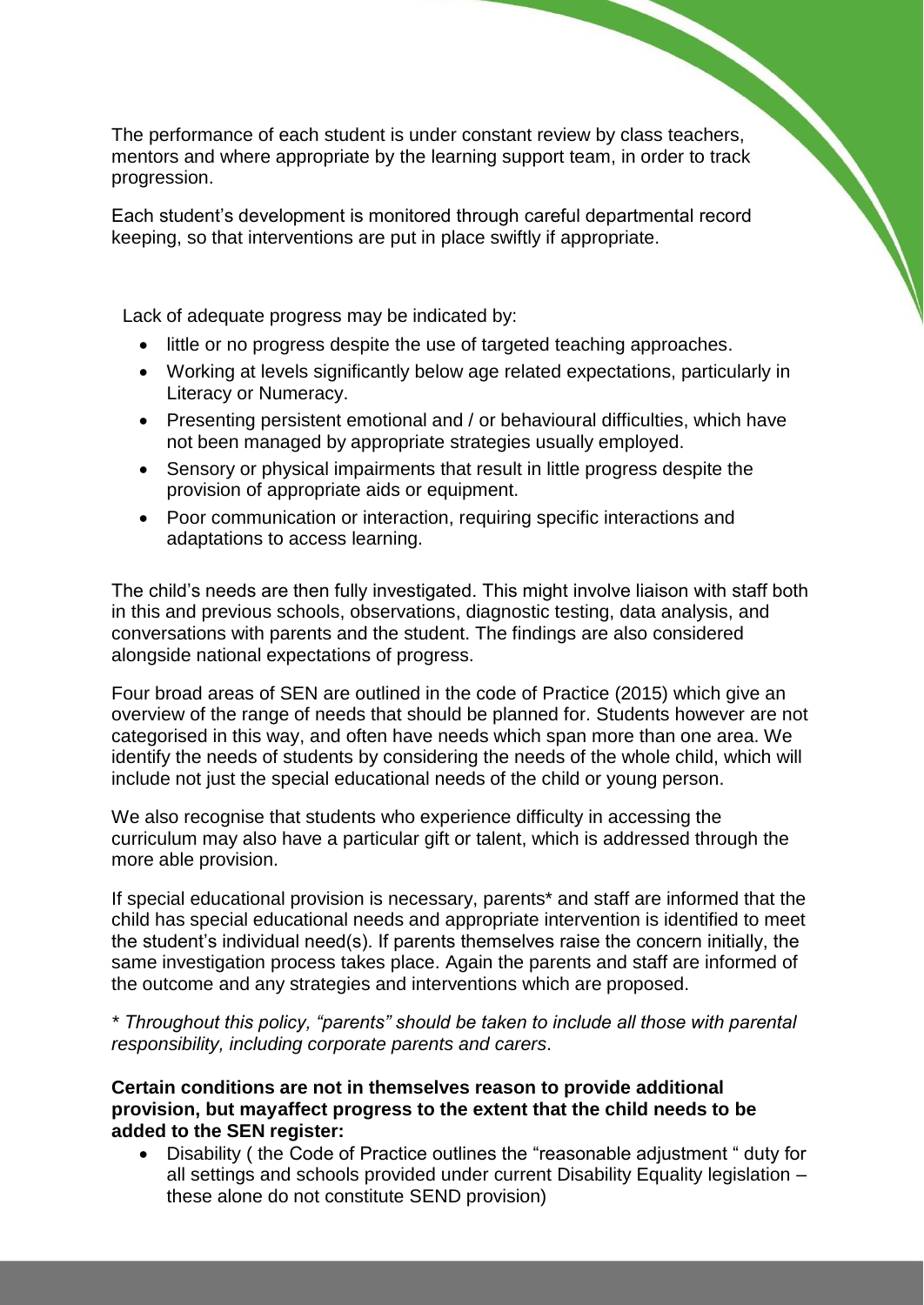- Attendance and Punctuality
- Health and Welfare
- $\bullet$  FAL
- Being in receipt of Pupil Premium Grant
- Being a Looked After Child
- Being a child of Serviceman/woman

# **Provision**

A student is added to the SEND register if, despite quality first teaching, and in-class intervention instigated by the class teacher, they are failing to make adequate progress.

Quality first teaching is high quality teaching, differentiated for individual pupils, and is the first step in responding to pupils who have or may have SEND. At Whitelands Academy this includes our SEN6 strategy which is embedded into every lesson; the SEN6 are scaffolding methods which support all of our students to reach their full potential.

1) **Chunking** -Rosenshine's principles (2012) and The Cognitive Load theory (2011) demonstrates that students of all abilities will only be able to retain 5 -7 new pieces of information at a time. Therefore, at Whitelands Academy, we ensure that in all lessons there are no more than 7 new pieces of learning taught to the students. The students require time to process the new information and embed this until it is stored into their long-term memory. SEN students often require more processing time, making chunking a crucial strategy.

## 2) **DNA (Do Now Activity) grids**

DNA's at Whitelands Academy are designed to improve knowledge retention and retrieval using the testing effect. They are designed using spaced learning to improve the length of time that new knowledge is retained, as demonstrated through The Forgetting Curve (1885). At the beginning of every lesson, the students complete a DNA which has questions on prior taught knowledge. All DNA's are printed and are displayed in grid form. The concept of the DNA's make them quick paced recall starters of every session.

#### **3) I do, we do, you do**

I do, we do, you do is a modelling strategy which is used in every lesson. The concept encouraged the teacher to begin by modelling the task to the students, to then move on and re-model with the support of the students, until the students are confident to attempt the task themselves. This modelling helps our SEN students understand the thinking needed behind the learning and therefore provides them with more processing time and a deeper understanding of how to attempt the deliberate practice.

#### **4) Vocabulary accompanied by a picture**

The Dual coding theory (1971) shows that students are more likely to understand and remember a piece of information if they also have an image as they are using more areas of their brain. Therefore, at Whitelands Academy, all new vocabulary introduced is accompanied with a picture; this is demonstrated in all lessons on power points and within the children's knowledge organisers. Visualisers are regularly used in sessions to provide a live visual aid whilst the teacher is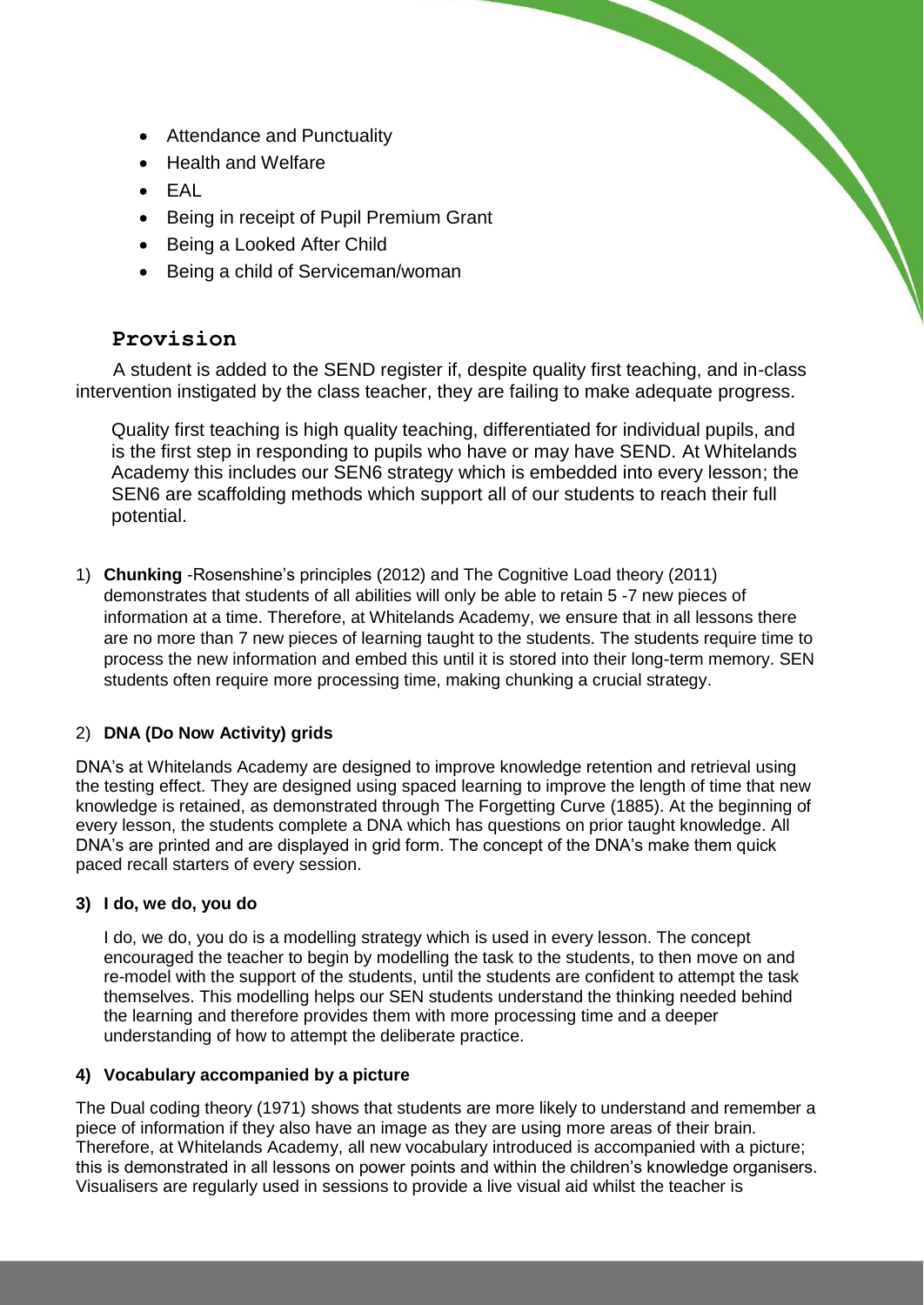explaining a task.

#### **5) Touchstone students**

Several times per year, touch stone students are identified by the SENCO and Assistant Head Teacher. The concept of touch stone students are students who we have noticed are under performing and need further support in sessions. This will often be observed through teachers 'checking in' with these students throughout the lesson. We choose 3 students from each class; these students are sat in an accessible location in the classroom and the teacher touches base with them regularly in the lesson.

#### **6) Mini-masterclass**

This strategy has not yet been launched, however, this will allow small groups of students in the class to receive additional modelling and support on deliberate practice if they do not fully understand the initial modelling. This strategy has been chosen to prevent a lack of challenge and pace for the remainder of students in the class.

At Whitelands Academy we recognise that some students may need extra support on top of the quality first teaching. This is then provided in an intervention outside the classroom format which usually will consist of small group teaching, focussing on numeracy and literacy skills.

All teachers are responsible and accountable for the progress and development of the pupils in their class, including where pupils access support from teaching assistants or through interventions.

We regularly and carefully review the quality of teaching for all pupils, including those at risk of underachievement. This involves ensuring that teachers have strategies to identify and support vulnerable pupils. Professional development for teachers includes sharing best practice and effective strategies for supporting the wide range of special educational needs which we encounter in school

At Whitelands Academy we follow the graduated approach response to SEND, which ensures that we react to the needs of the students in an appropriate manner. We regularly assess, plan, do and review interventions to ensure they are sufficient and supporting students to make positive progress.

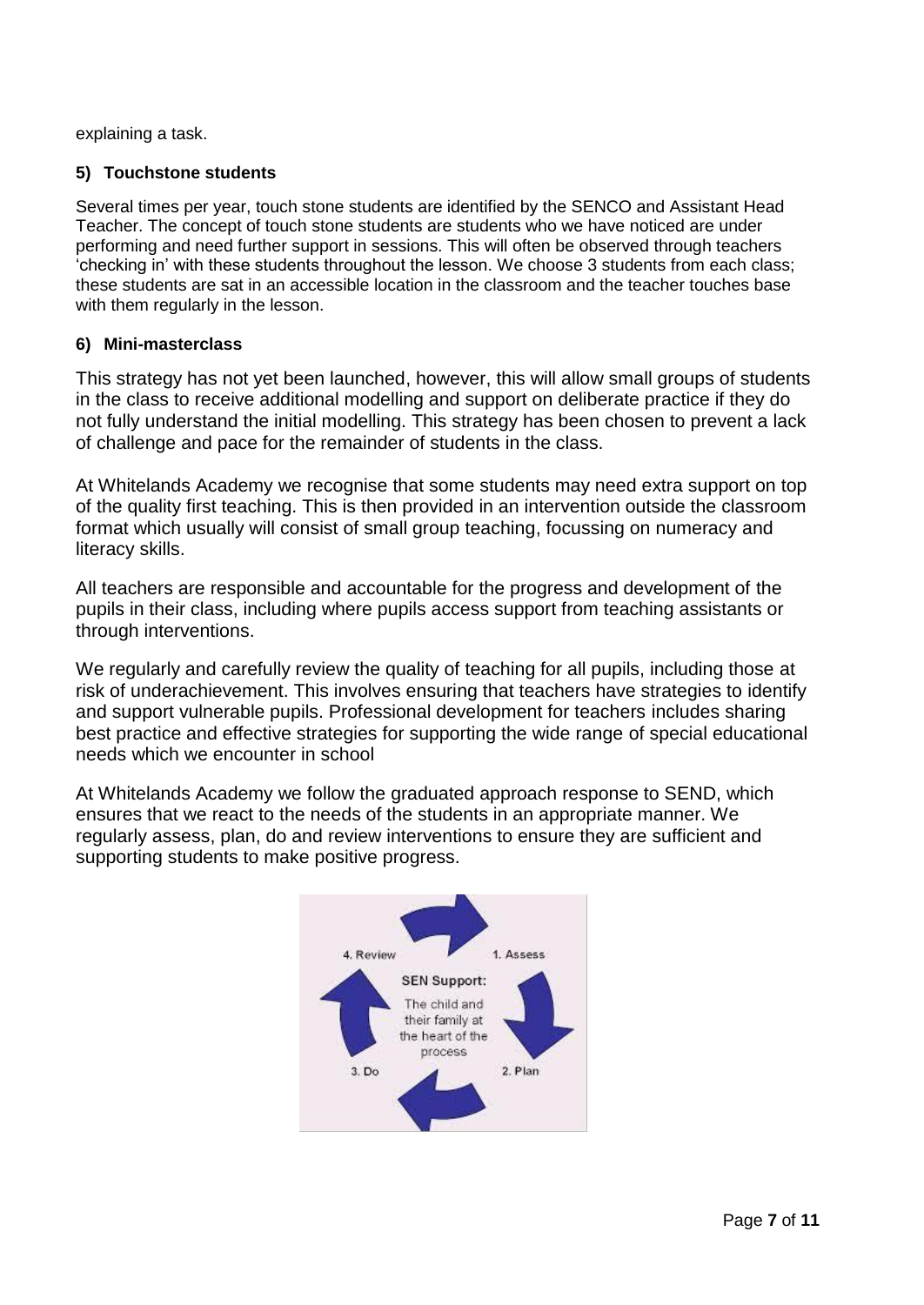Once a child is placed on the SEND register, and our investigations are complete,we will work closely with parents and students to establish appropriate support. Sometimes at this point it might be necessary to involve outside agencies in order to benefit from their expertise. These might include:

- The Educational Psychologist
- Paediatrician
- The school counsellor
- The school nurse
- Speech and Language Therapist
- Advisory teacher for physical impairment
- Advisory teacher for Autistic Spectrum Disorder
- Health services
- Social services
- Voluntary organisations
- Mental Health services
- Local authority SEN departments (SEN Resourcing and Assessment Panel (SENRAP) or SEND Information and Support Service (SENDIASS)

Parents are always consulted before we refer to these agencies. In some instances, it is necessary for parents to contact their family doctor in order to be referred to further agencies, such as the Occupational Therapist.

## **Support**

- All students on the SEN register, have a Pupil Profile. This involves them meeting with a key member of support staff, and considering key information, difficulties and strategies, in order to produce a document which the student has ownership of, and which teachers refer to in order to fully support them in lessons.
- The provision given to all EHCP pupils is mapped on a provision map, which ensuresthat resources are allocated fairly and appropriately and can be monitored accurately.
- Learning Support Assistants (LSAs) may support SEND students in lessons, or deliver small group interventions.
- In recognition that some students will have significant special learning needs, a programme of withdrawal for specialist teaching in the SEN resource base will operate. This programme is designed to meet individual needs and aims to promote literacy and numeracy skills, personal confidence, motivation and self-esteem. Every effort is made to minimise disruption to the curriculum.
- Occasionally students need more specific and specialist support. This might include such intervention as sessions to develop life skills, personal hygiene, understanding relationships and social media. This would be agreed with parents and students on an individual basis.
- **Access arrangements in examinations**  The SENDCO, in consultation with Team Leaders, subject staff and pastoral staff, identifies and assesses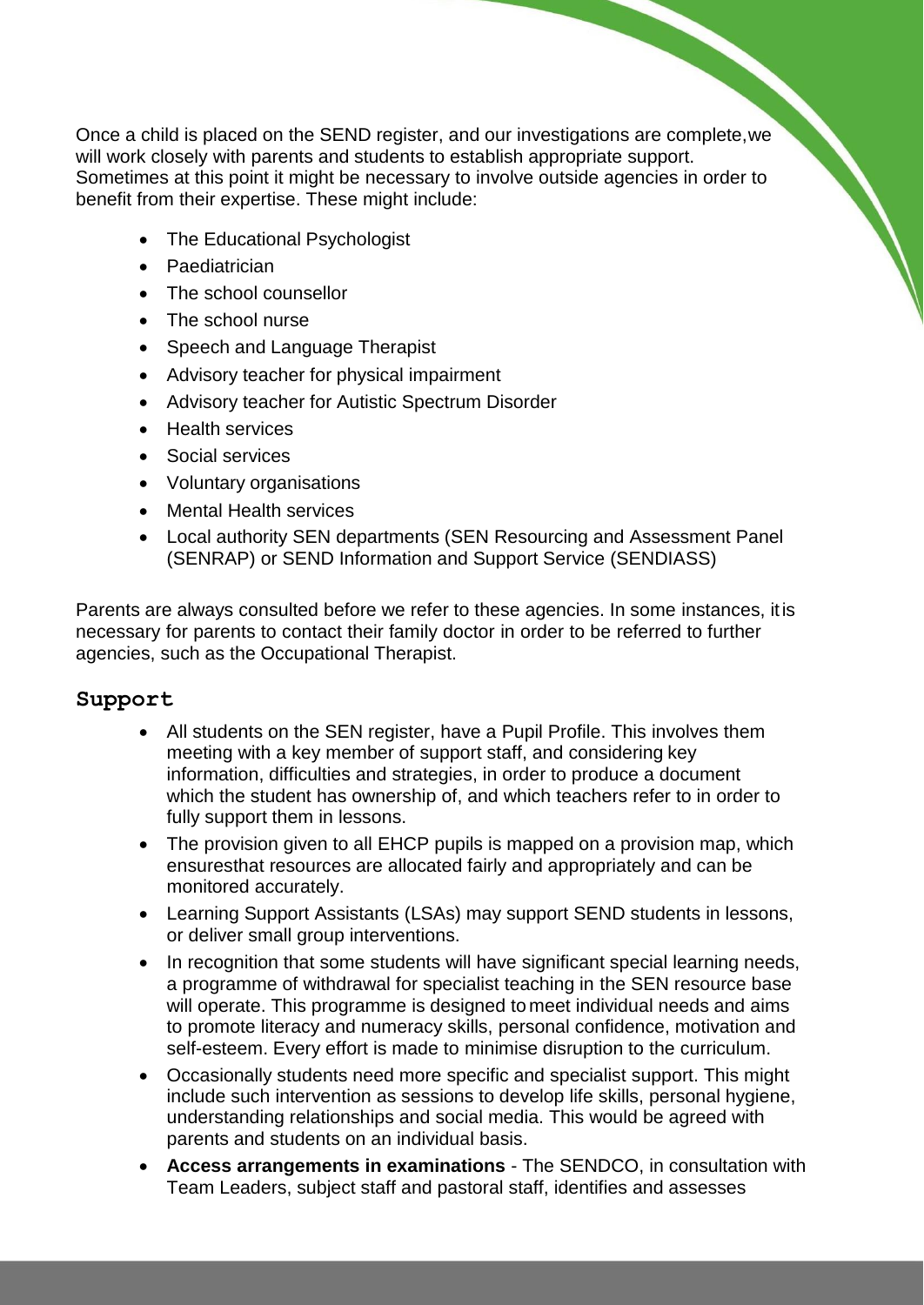students who might be entitled to access arrangements in examinations; for example a reader, scribe or rest breaks. For public examinations, the SENDCO makes the necessary online applications for access arrangements, working closely with the school's Examinations Officer.

• **Transition arrangements** are made on an individual basis for students on the SEND register, according to need. This applies both towards the end on year 6, prior to entry, and also in year 11 if they are intending to move on to college. This support can take the form of visits to and from colleges, meetings with parents and students, and sharing of information between settings.

We regularly assess and review the progress of students on the SEND register in order to ensure that their interventions are effective, and to plan the way forward. We work closely with parents and students to make sure that they are fully involved in this process.

In a few cases, where the help available might not be sufficient for the student to make adequate progress, either the school via the SENDCO, or the parents, may request the Local Authority (LA) to carry out a statutory (multi-disciplinary) assessment. This is applied for through the Oxfordshire's Core Standards process. Following statutory assessment, the LA considers the need to issue an Education Health and Care Plan (EHCP). The EHCP is a legal document, describing the child's needs and specifying provision to meet those needs; it is monitored and reviewed on an annual basis within statutory time limits at a person-centred review meeting whichmust take account of the views of the child.

# **Special Resourced Provision**

Whitelands Academy has a Special Resourced Provision (SRP) for Social, Emotional and Mental Health (SEMH) needs and Communication and Interaction (C & I) needs. The provision has it's own admissions policy through the Local Authority.

Students from a wide local area who have an EHCP on account of SEMH or C & I needs are admitted to the appropriate SRP. The resources and finances attached to the SRP are ring-fenced by the LA for the SRP students.

The aim of the SRP is to ensure that every student has access to a curriculum that is appropriate to their need whilst still allowing them access to 80% of the day alongside their peers in the mainstream classroom. Each student has an individual programme of integration into mainstream classes.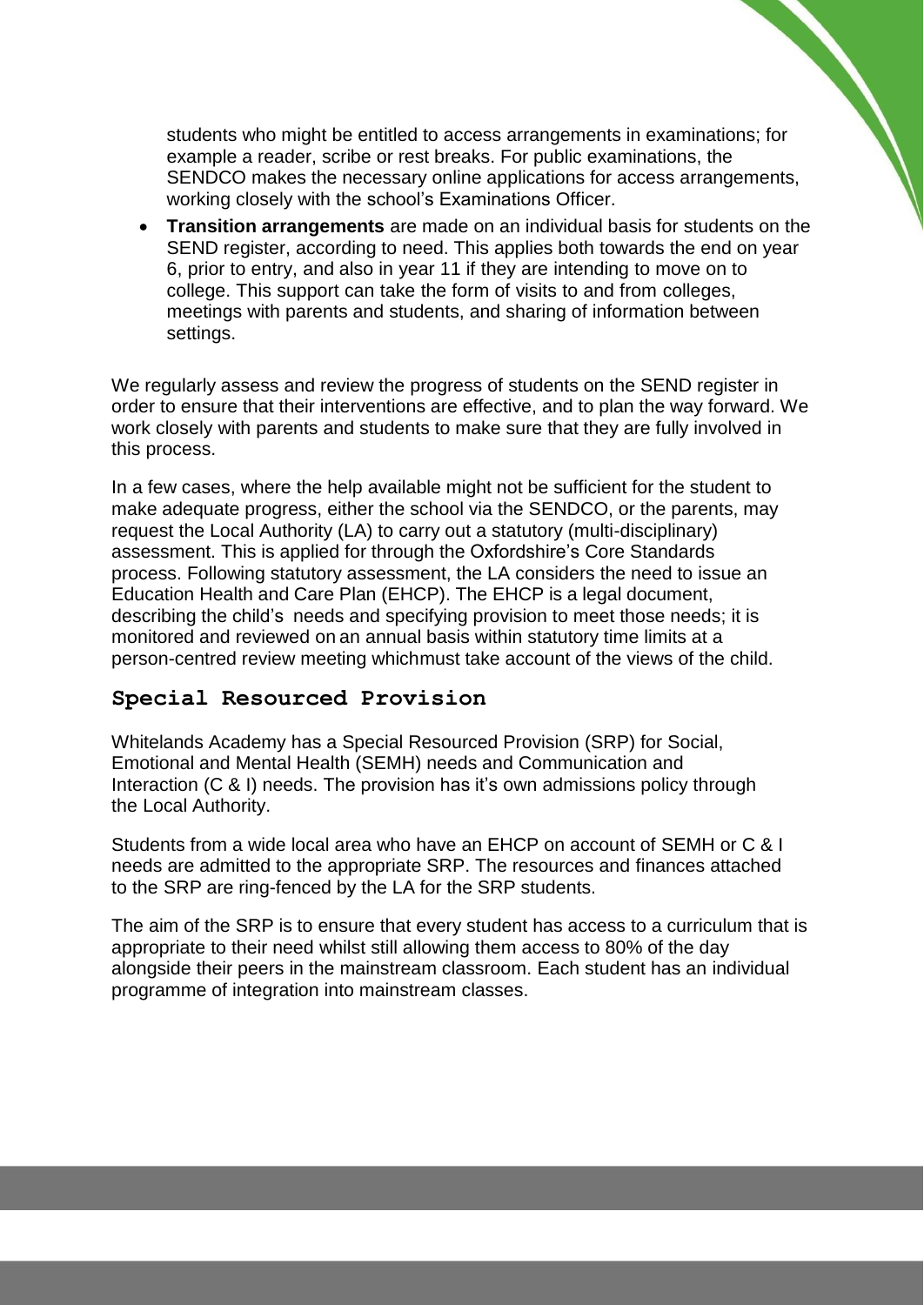# **Partnership with parents and students**

The SENCO and Learning Support Team maintains regular contact with parents and carers with the aim of developing a positive working partnership.

Opportunities will be provided to ensure written information is explained and is clear to students and parents. Arrangements for including parents' and students' views are included in the statutory assessment process and in annual reviews are in place.

We show sensitivity, honesty and mutual respect in encouraging students to share concerns, discuss strategies and see themselves as equal partners in their education. We encourage them to have a voice in deciding their priorities and to take part in reviewing their progress, and in setting new goals and challenges.

The SENDCO normally attends parent consultation evenings, but would encourage parents to get in touch if they wish to arrange a meeting outside of these times, as time is limited on these evenings.

**Inclusion** - We are a fully inclusive environment, and all students are encouraged to develop a positive image of themselves as a learner in our school. We do not tolerate bullying of any kind, and we take steps to protect our more vulnerable learners.

# **Managing medical conditions**

The school recognises that pupils at school with medical conditions should be properly supported so that they have full access to education, including school trips and physical education. Some children with medical conditions may be disabled and where this is the case the school will comply with its duties under the Equality Act 2010.

Some may also have special educational needs (SEND) and may have a statement, or Education, Health and Care (EHC) plan which brings together health and social care needs, as well as their special educational provision and the SEND Code of Practice (2015) is followed.

# **Admissions arrangement for students with special educational needs**

- The school policy on admissions is as stated in Whitelands Academy Admissions Policy.
- Students will not be barred from admission to the school on grounds of race, gender, colour, first language, national or ethnic origin, level of ability, disability, background or for any other reason that cannot be shown to be justifiable.
- Admission of students with SEND, but without a statement or EHCP, is on the basis of the school's published admissions policy.